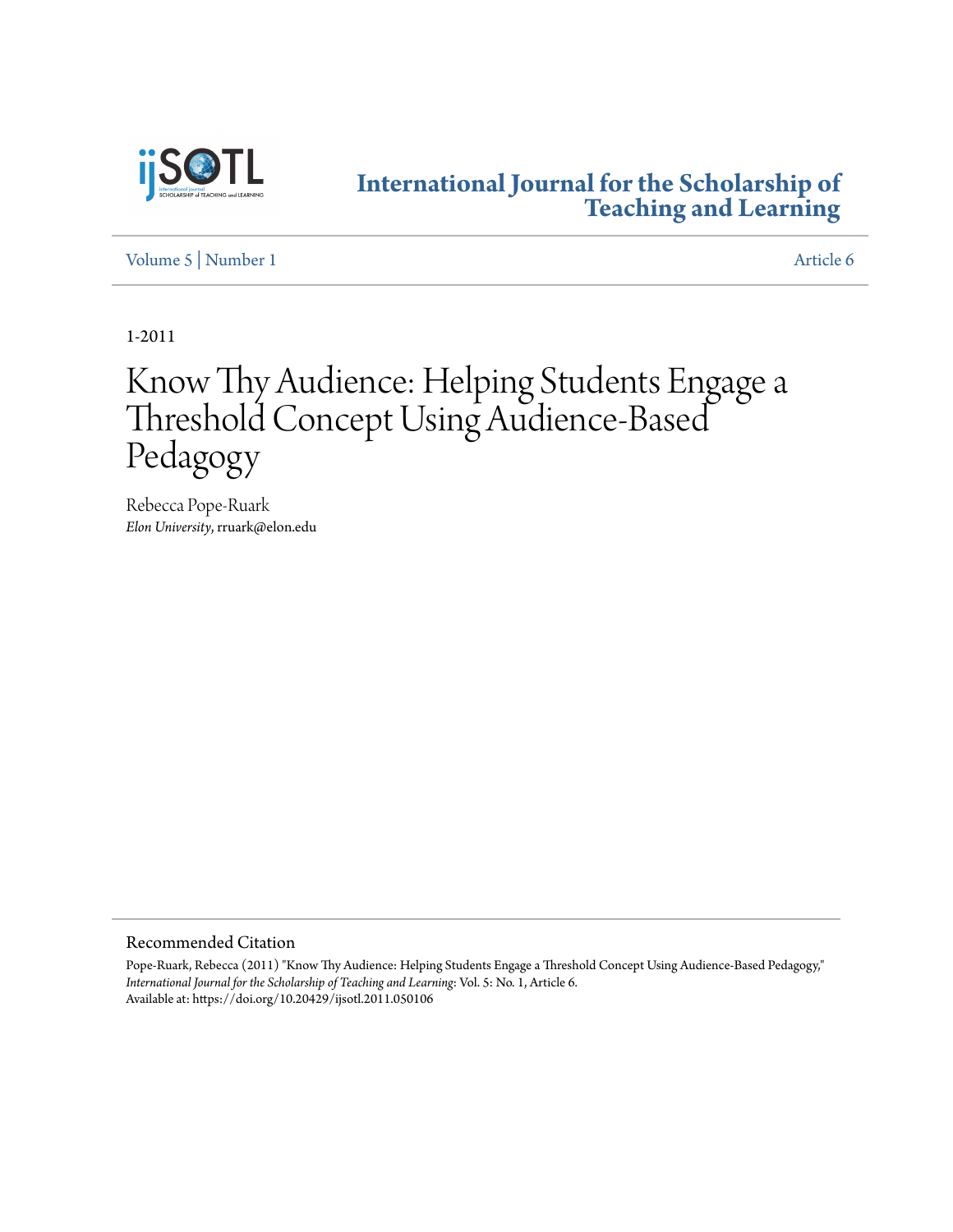# Know Thy Audience: Helping Students Engage a Threshold Concept Using Audience-Based Pedagogy

# **Abstract**

Students are experts at sizing up instructors, but many do not extend this analysis to non-instructor audiences, which can reduce their effectiveness in new communication situations. Audience, therefore, is a crucial threshold concept not only in Rhetoric and Composition, but in any discipline that values communication skills. How can instructors help students develop a deeper understanding of audience in the disciplines and begin to cross the threshold? In this article, I describe how a group of Professional Writing and Rhetoric students engaged the audience threshold through a semester-long, client-based project. Drawing on data collected via reflections and portfolios, written deliverables, client feedback, and instructor notes, analysis shows the students were initially overconfident in their ability to assess audiences, worked through valid emotional responses to substantive client feedback, and learned to negotiate the dynamics of multiple audiences more carefully over the course of the semester.

# **Keywords**

Writing, Audience, Threshold concepts, Disjunction, Client- based (or audience-based) pedagogy

# **Creative Commons License [Creative](https://creativecommons.org/licenses/by-nc-nd/4.0/)**  $\widehat{\text{TRFWOR}}$ is licensed under a [Creative Commons Attribution-Noncommercial-No Derivative Works 4.0](https://creativecommons.org/licenses/by-nc-nd/4.0/) Atternution-Noncommercial-No Derivative **Works** 4.0 License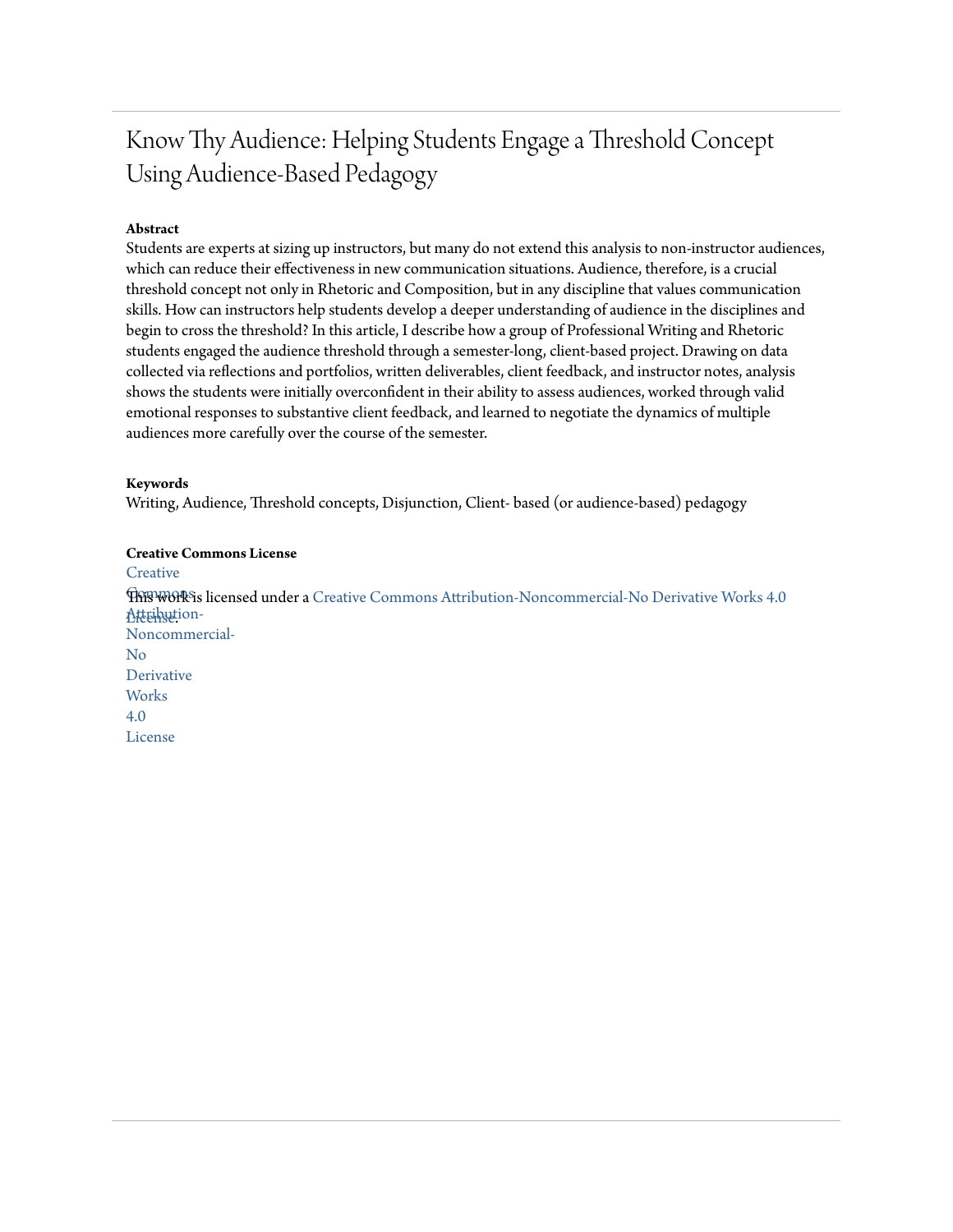# **Know Thy Audience: Helping Students Engage a Threshold Concept Using Audience-Based Pedagogy**

# **Rebecca Pope-Ruark**

Elon University Elon, North Carolina, USA [rruark@elon.edu](mailto:rruark@elon.edu)

Students are experts at sizing up instructors, but many do not extend this analysis to noninstructor audiences, which can reduce their effectiveness in new communication situations. Audience, therefore, is a crucial threshold concept not only in Rhetoric and Composition, but in any discipline that values communication skills. How can instructors help students develop a deeper understanding of audience in the disciplines and begin to cross the threshold? In this article, I describe how a group of Professional Writing and Rhetoric students engaged the audience threshold through a semester-long, client-based project. Drawing on data collected via reflections and portfolios, written deliverables, client feedback, and instructor notes, analysis shows the students were initially overconfident in their ability to assess audiences, worked through valid emotional responses to substantive client feedback, and learned to negotiate the dynamics of multiple audiences more carefully over the course of the semester.

**Keywords**: writing, audience, threshold concepts, disjunction, client- based (or audiencebased) pedagogy

#### **Introduction**

Our students are experts when it comes to us, their instructors, because they've spent their entire educational careers learning how to read us, how to figure out "what we want," and how to get what they want from us, usually specific grades. To do so they glean clues from our syllabi and assignment sheets, they discuss strategies with students who have been in our classes, and, sometimes, they talk to us. This type of careful assessment of an audience is an excellent illustration of the rhetorical strategy of audience analysis. As the teachings of Aristotle, Cicero, and St. Augustine have shown, knowing your audience is crucial to developing and delivering effective communication that achieves defined goals, builds credibility, and moves society forward.

Yet while students are adept at assessing the instructor-audience, many are often less adept in assessing complex, non-instructor audiences, which therefore limits their effectiveness as communicators in new situations. In fact, when students only write for the instructoraudience throughout their education, with its inherent teacher-student power differential and grade-based evaluation, their transitions to other writing environments that value collaboration and that judge success on effectiveness rather than grades can be hindered (Dias et al, 1999). Based on a seven-year study of writing at multiple workplace and academic sites, Patrick Dias and colleagues argue that the dynamic and transactional context of the workplace is "worlds apart" from the often "routinized," teacher-focused context of academic writing (pp. 72-74). The very nature of the traditional teacher-audience leads to pseudotransactional writing in many cases, writing that serves an epistemic

 $\frac{1}{2}$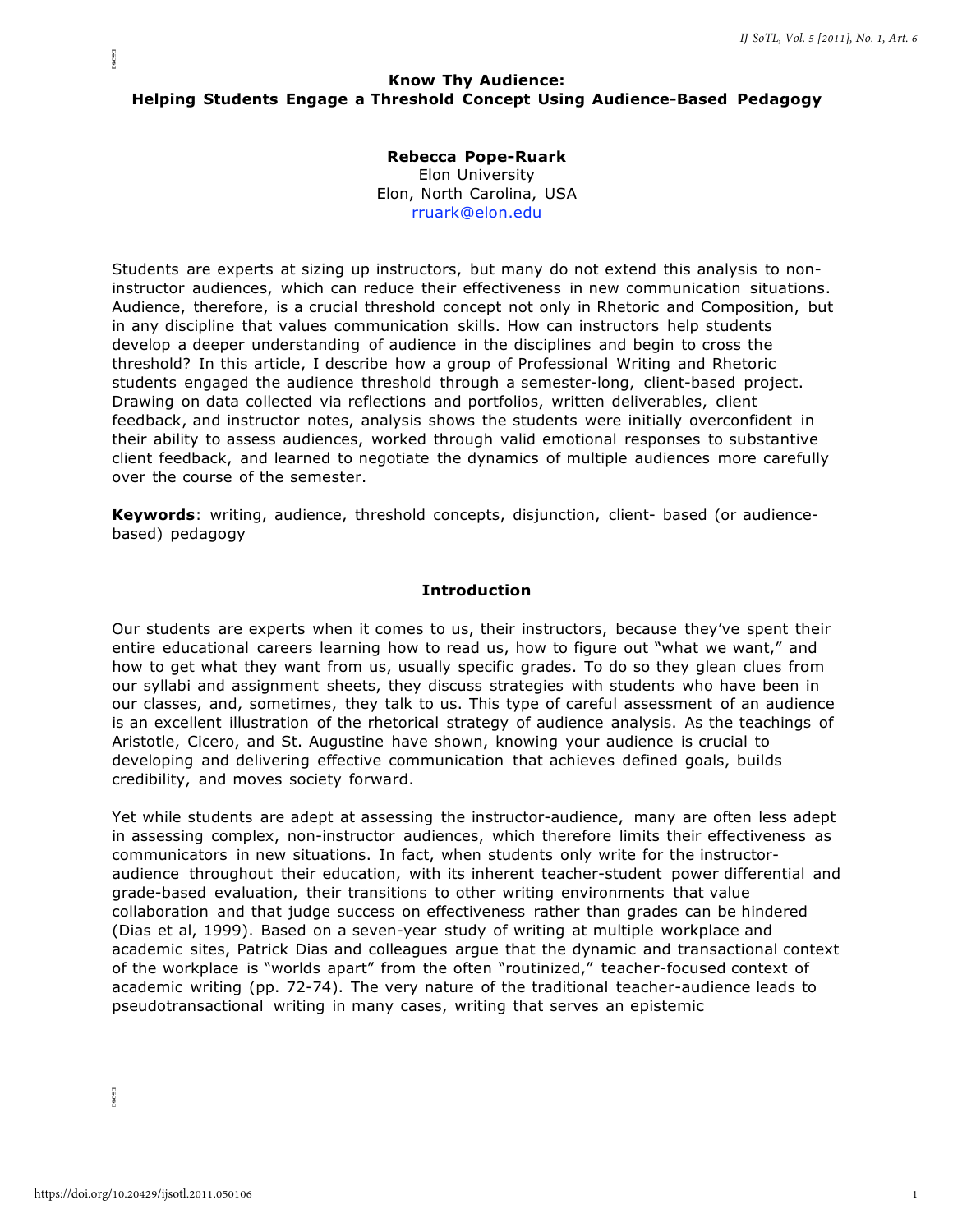function for the student and evaluative function for the teacher, but that serves no purpose for an external audience (Dias et al, 1999; Forsberg, 1989; Petraglia, 1995).

We all want our students, in every discipline, to be effective writers well-prepared for the complexities of the workplace and community, but this requires a richer understanding of audience than we reinforce in the traditional classroom. Audience is a troublesome concept for students to understand, whether in a first year composition (FYC) course, an advanced professional writing course, or any disciplinary course that might require students to consider how to communicate with a non-instructor audience. Students often struggle to write for an audience other than the instructor, and even students majoring in Professional Writing and Rhetoric (PWR) might understand the theoretical dynamics of audience but can find it difficult to apply that understanding in their non-academic lives when writing in their internships or communities. Audience, then, is a fundamental *threshold concept* that crosses disciplines – a concept that once learned can redefine the way a student views writing, the discipline, and possibly the world (Meyer & Land, 2006, p.3).

How can we help students develop habits of mind that build on their uncanny ability to size up a professor and apply that rhetorical ability to disciplinary, professional, and community audiences? One way is to design courses that enable engagement with real audiences, require students to interact with those audiences and integrate audience feedback into final products, and provoke students (and faculty) to deal with the professional and sometimes emotional consequences of these interactions. In this article, I share my experience with such pedagogy to examine what happens when students are faced with an audience with real power over their writing projects rather than an instructor simulating an authentic audience. I first briefly review relevant literature to establish audience as a threshold concept that is crucial to students in all fields. I then present a case study of my experience running a full-semester client project in an upper-level PWR course in Fall 2009. Students struggled, were challenged, and eventually thrived in this audience-centric, problem-based learning environment, and more importantly, many began to cross the threshold in their understanding of audience.

# **Audience as a Threshold Concept**

We all want our students to be better writers, regardless of discipline. Theorists and educators in the rhetorical tradition have long argued that understanding one's audience, or more importantly developing the ability to assess multifaceted audiences on the fly and adapt messages accordingly, is crucial to success as an effective communicator. Audience, as such, is a threshold concept for anyone who hopes to be an effective writer or speaker.

In the literature of the Scholarship of Teaching and Learning (SoTL), threshold concepts are defined as "concepts that bind a subject together, being fundamental to ways of thinking and practicing in that discipline," and internalizing such a concept can be "transformative," "irreversible," "integrative," and also "troublesome" (Land et al, 2005, p. 53-54). Threshold concepts differ from core concepts, the "conceptual building blocks" of disciplinary knowledge, in that understanding a threshold concept can fundamentally change one's understanding of a subject in ways that understanding a core concept does not (Meyer and Land, 2006, p. 6).

Threshold concepts like audience are fundamental ways of thinking that can be difficult to acquire because acquisition requires learners to integrate ideas and transform their own understanding of a field and themselves (Savin-Baden, 2005, cited in Land et al., 2005,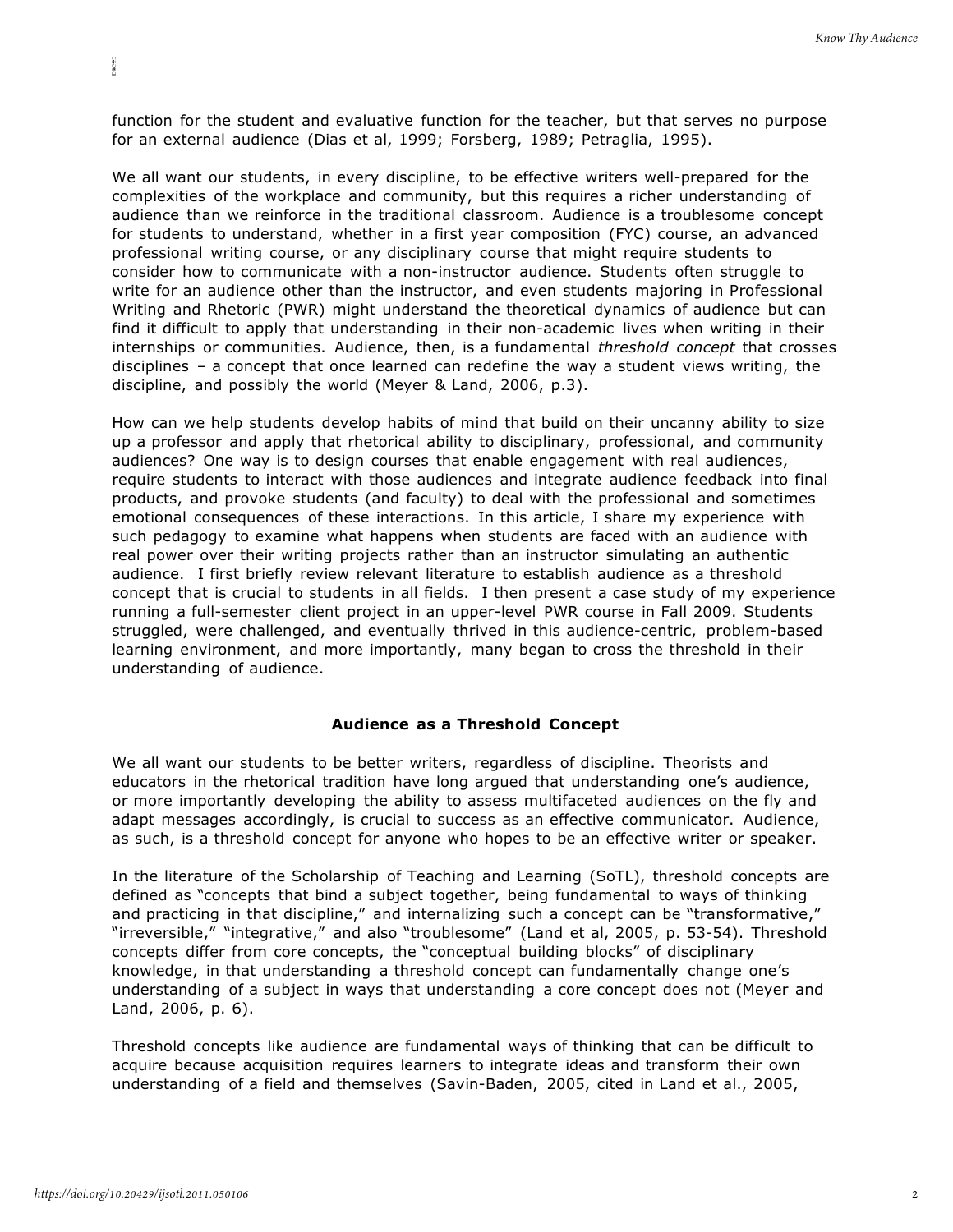p. 54). Meyer and Land (2006) argue that students who have difficulty understanding particular threshold concepts find themselves in a "state of liminality (latin *limen* – 'threshold'), a suspended state in which understanding approximates to a kind of mimicry or lack of authenticity" (p. 16). When learners in this state encounter threshold concepts they are not yet prepared to cross, they experience *disjunction*; this disjunction is exactly the place where engaged pedagogical interventions can be transformative, as is true in the case of helping students understand the complexities of audience analysis (Cousin, 2007).

When students encounter the threshold concept of audience, they are encountering a rhetorical concept with a long, rich history and a complex interrelationship with all other important concepts in the discipline. The discipline of rhetoric, and by extension professional communication, is strongly influenced by Aristotle's careful attention to assessing audiences in order to effectively determine "the available means of persuasion" in any given case. Aristotle's concept of audience is psychological and humanistic at its core and, therefore, complicated today by the vast complexities of mass media, multinational corporations, and networked writing technologies. Rhetorical theorists in the last 50 years have debated whether writers think about "audience" as

- a "real" reader one can create through demographic and psychographic research (Schriver, 1997, p. 155)
- a convenient or idealized fiction in writer's mind to help shape the writer's argument (Ong 1975)
- a structure embodied in the texts of a discourse community, as the social constructionist believe (Porter, 1992; Reiff, 2004)
- or something in between (Ede & Lunsford, 1985; Blakeslee, 2001).

Students are also assaulted daily by media and advertising's attention to stereotypical mass audiences, making it difficult to move students beyond the oversimplified idea of "target audience."

Regardless of the theoretical underpinning and obvious "troublesome" nature of the concept, every major textbook in business communication, technical communication, professional communication, and first year composition includes chapters and discussions about understanding audience in order to write effectively. In order to effectively target a piece to a person or group, writers must not only think about who they are writing to but how the situation and context in which the audience participates will affect the message. And as Karen Schriver (1997) reminds us, an audience does not simply consist of people (real or imagined) who will read and use documents, but also "the people who sponsor the documents (e.g., the boss, the client, the manager) or those who distribute the document (e.g., gatekeepers, marketing groups, teachers, sales personnel)" (p. 167). Our students may underestimate how challenging it is to navigate these multiple audiences in a workplace, if they recognize it at all. LeeAnn Kastman-Breuch (2001) argues that even in well-constructed client-projects, students are typically unsure of how to assess complex audience situations, how to engage clients in professional discussions, and how to listen to and incorporate necessary feedback into their work. Our academic writing assignments rarely reflect the actual complexity of these situations and the multiple audiences students will engage (Huettman, 1996; Melzer, 2009), an oversight that must be addressed for our students to help move them through the liminal state into understanding.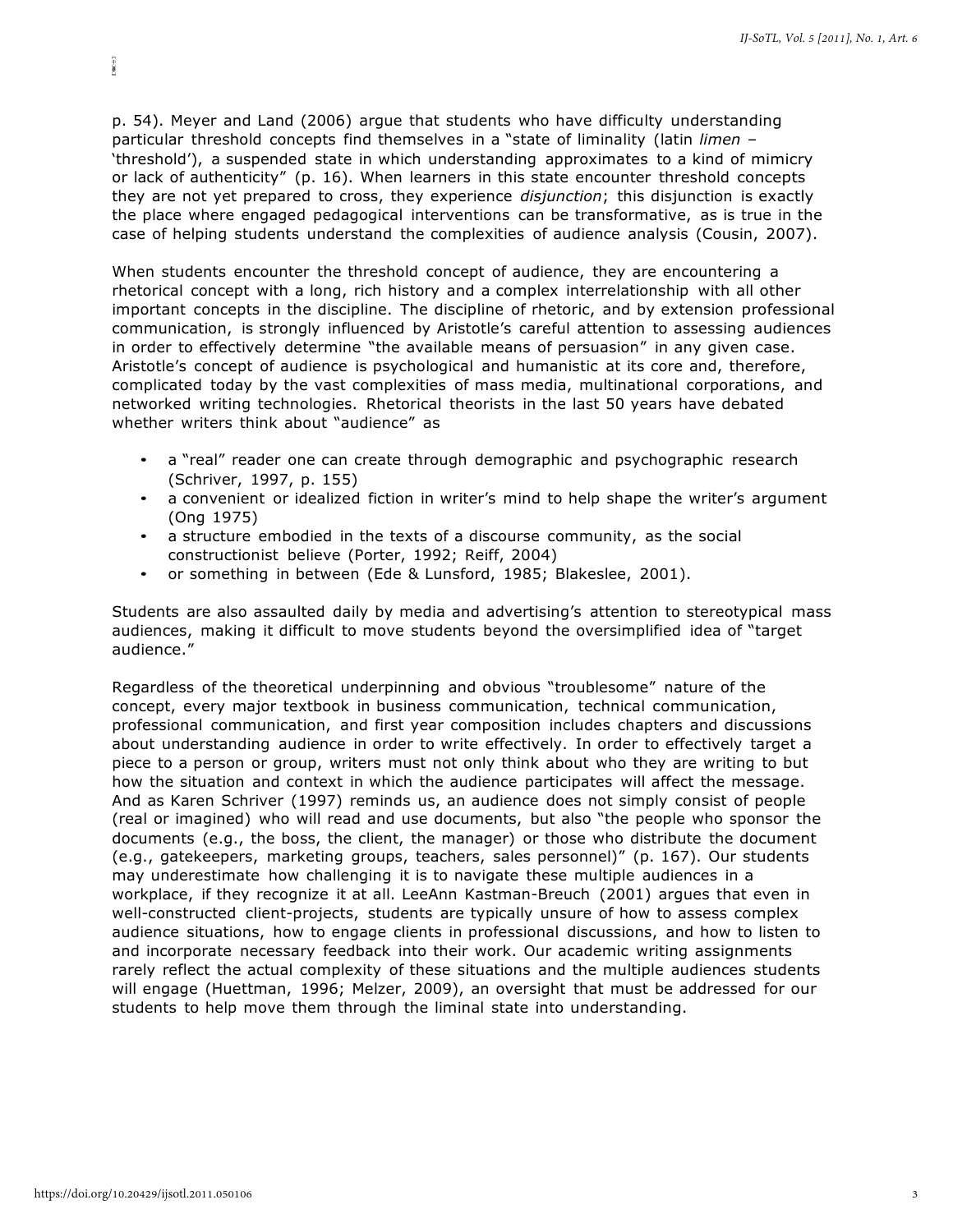### **Crashing the Threshold: Authentic Audiences in the Classroom**

Standard classroom writing tasks and assignments can often be *pseudotransactional*  (Petraglia, 1995). Because instructors always play an evaluative role, the writing produced in response to these assignments is an end unto itself; it serves the purpose of helping students learn, so it is focused on the student, is evaluated by instructor-defined qualities of good writing, and rarely serves any function outside of the class (Freedman et al, 1994, p. 301). In contrast, workplace or community writing is a means to and end and, therefore, part of an ongoing communication chain that serves a defined purpose, focuses on the needs of the reader rather than writer, and is the product of collaboration (p. 301). The problem is not, Petraglia argues, assigning exercises that ask students to imagine themselves writing to a variety of audience in different situations, which can be very effective. The problem lies in *only* assigning these activities which might simply teach students how to please the teacher rather than how to communicate effectively with complex audiences who have actual needs and preferences, as Huettman (1996) and Melzer (2009) argue as well.

On the other hand, transactional writing, or authentic writing, "is inherently interesting or important to the writer, rather than writing done only for extrinsic reward" (Sands, 2002, p. 1), and pedagogies based in transactional writing can "encourage a greater sense of audience, bring more feedback, remove the teacher as a final authority, and increase productive anxiety" (p. 2). Pedagogies that introduce students to authentic audiences in real contexts, such as client-based and service learning pedagogies, have the potential to be transformative in recreating the purpose and audience of classroom writing and overcoming threshold concepts such as audience. These pedagogies can assist students who are more comfortable with a simple, static view of the audience-as-evaluator to develop a more dynamic, professional, and rhetorical view of audience-as-collaborator, which may help make their transition to workplace and community writing less jarring (Blakeslee, 2001; Mara, 2006; Taylor, 2006). One reason for attention to engaged pedagogies like clientbased learning is the underlying idea that writing is a valuable transaction between a writer and a reader who jointly construct meaning, sometimes in an instrumental context in which work must be accomplished (Britton et al., 1975; Rosenblatt, 1978), and it is in understanding this interactive construction of meaning that students can move beyond audience as a simple concept.

So how can instructors who want to improve their students' writing competencies construct transactional classroom experiences to address audience? In my own case, I created a client-based pedagogy for my advanced PWR courses to help students cross this threshold. In the following sections, I present a case study of one particular course, formally entitled Project and Publication Management but known to students as CUPID Consulting, to address course design, student learning, and instructor challenges.

### **CUPID Consulting Overview**

In Fall 2009, I implemented a pedagogy designed to break students out of their liminal audience state through a semester-long transactional client-project experience. This 300 level course, designed to simulate my own professional and research experiences in integrated marketing communication agencies, was offered as an advanced topics elective in the PWR curriculum in the Department of English at Elon University, a medium-sized liberal arts and sciences university in the Southeastern United States. The learning goals of this course were that students should be able to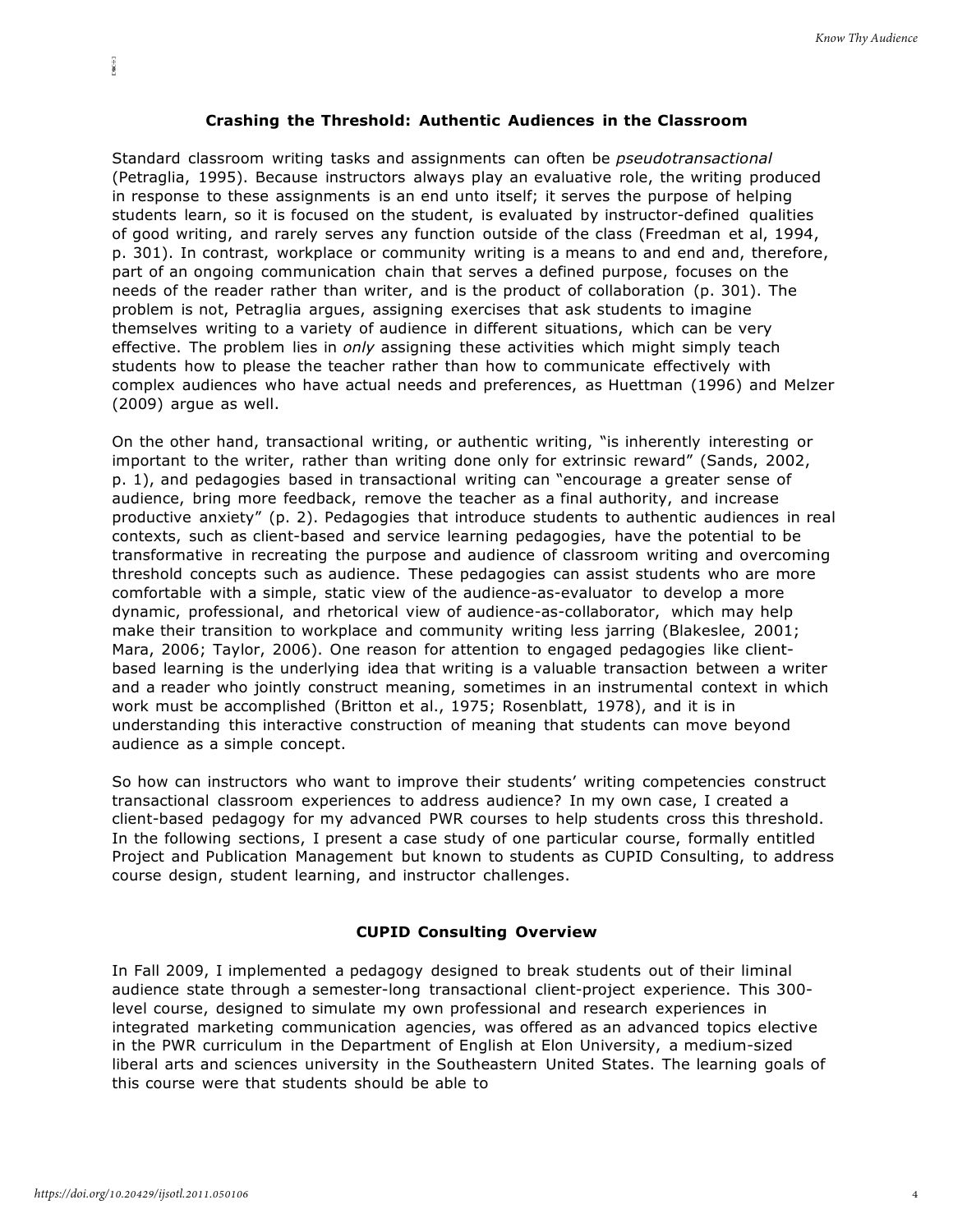- 1. Employ a repertoire of strategies and tools to assess complex rhetorical writing/design situations in order to write/design/manage writing projects
- 2. Effectively engage research, interviewing, and writing skills and draw on concepts of visual and digital rhetoric in response to complex communication situations
- 3. Write/design/manage projects for real clients who will use their work after the course is finished
- 4. Strategically and successfully collaborate with various people with differing skills in order to get the best out of all group members and meet clients' rhetorical needs

These goals were directly in line with our programmatic goals to help students develop a rhetorical worldview and engage in rhetorical communication as an ethical and critical social practice.

Beginning in our first meeting, I referred to the course as CUPID Consulting, named for our Center for Undergraduate Publishing and Information Design (CUPID), and informed students that they would spend the semester working with a client on real deliverables while I served as project manager. Students were invited to create their organization's identity before their first client meeting. Students read through the "CUPID Consulting Employee Handbook," and they then spent about 90 minutes of class time during the first week competitively crafting a mission statement, graphic identity, and participation policy to guide their semester. These early activities encouraged students to actively engage the non-traditional approach of the course and to integrate their existing knowledge about rhetoric and audience to complete the activities. Once they had successfully agreed on an identity, representatives from our client were invited to introduce our project.

The Elon University's Belk Library served as our semester-long client. As chair of the faculty Library committee, I helped develop the idea for this project based on a suggestion brought to us by a student committee member. He suggested that students frequently don't find out about valuable library resources until late in their academic careers and that YouTube videos about library services might be a useful tool to mitigate this problem. In conjunction with the committee and the Dean of the Library, we decided to explore an ongoing series of brief instructional videos to assist in library orientation and instruction and to help overcome students' general reticence in asking questions of the librarians. Seeing that student voices were absolutely necessary to the potential success of this project, three librarians supported by the Dean of the Library agreed to work with my class to develop the pilot series of videos.

The library proved to be an excellent client for this type of project because students felt knowledgeable about the client but had rarely interacted with the librarians or thought about the functions of the library beyond their own limited student use. Additionally this project mirrored more dynamic audience situations faced outside of the academy because the students had to be constantly cognizant of both the library-client audience and the ultimate student-audience for the video project, a complexity that would prove troublesome and valuable.

#### **Participants, Data Collection Methods, and Coding**

Enrollment in the writing-intensive CUPID Consulting elective course was open to all students who had completed the first year writing requirement. Twelve students participated in the study, the majority of whom were English majors with a focus in PWR. Of nine PWR majors enrolled, six were female and three male; four were seniors, four juniors, and one sophomore. Data reported in this analysis is drawn specifically from the students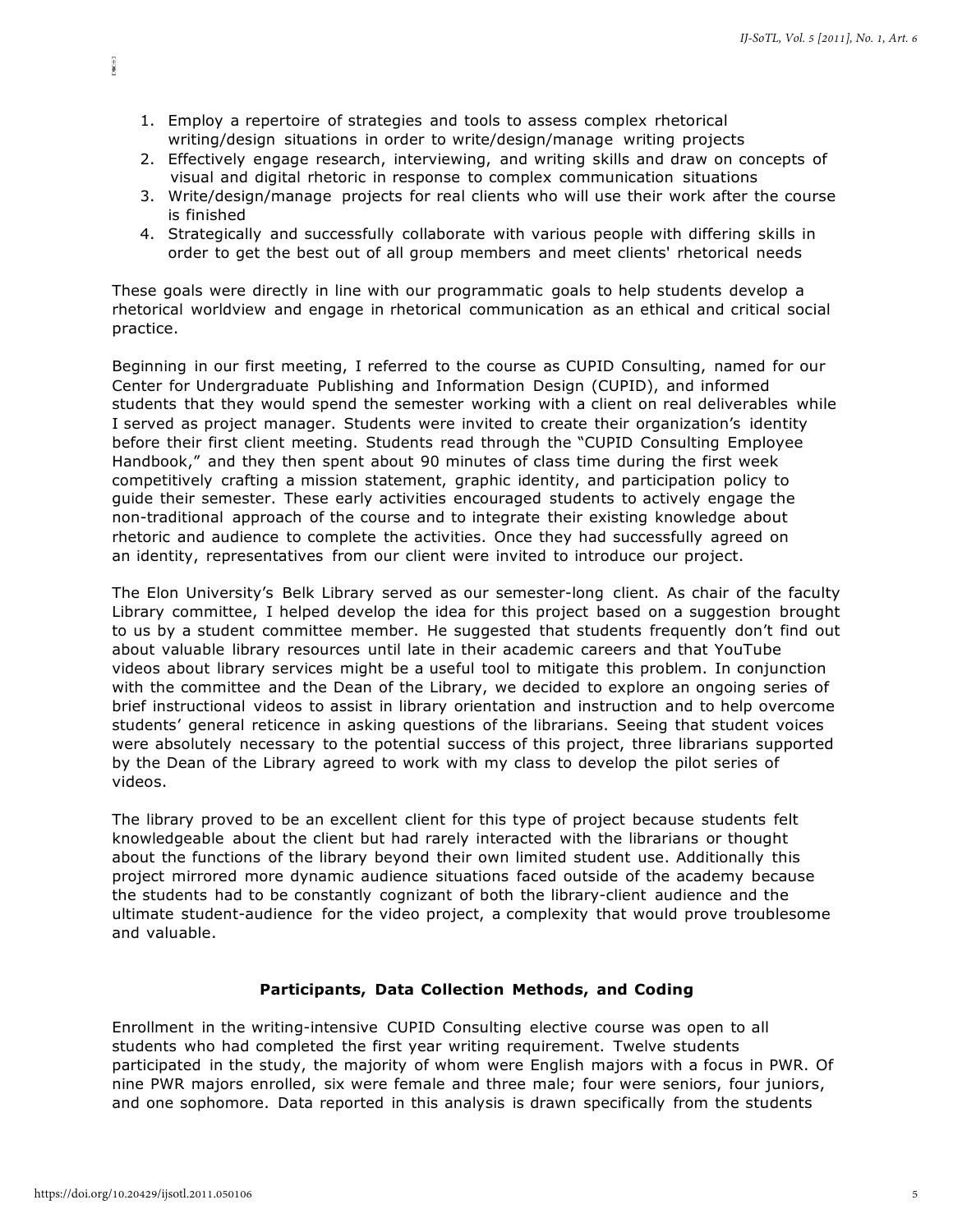majoring in PWR as a simple measure of control since all of these students had been introduced to rhetorical audience analysis through their major coursework.

I collected data from regularly scheduled coursework throughout the semester:

- Reflective Journals students were asked to compose written reflections on their experiences, attitudes, and learning throughout the semester in a variety of ways, including pre-discussion freewrites, out-of-class prompted reflections, personal assessments, and team assessments.
- Written Deliverables I collected all draft and final documents created by the students via their group spaces on Blackboard.
- Client Feedback the librarians also signed Informed Consent forms which enabled me to add their feedback on the student work to the data pool.
- Final Comprehensive Portfolio each student created a personal reflective portfolio that included a final reflective learning paper and samples of their project deliverables and project management work throughout the semester.

I also kept instructor notes about our group discussion sessions and important milestones during the project. This data set gave me a comprehensive view of student learning as they grappled with the seemingly familiar but deceptively complex audience territory they had to navigate while working with Belk Library as a client.

Given that composition studies values instructor-researcher interpretation of data in studies like this, I used a pattern-making coding system common to qualitative research in rhetoric and composition to analyze the data (Lauer & Asher, 1988; Grant-Davie, 1992). I first examined the narrative data for comments that 1) mentioned the client, 2) discussed audience, and 3) stated student feelings using sense words such as "disappointed," "upset," and "happy." I pulled these quotes or paragraph units out separately and sorted them into two chronological categories: before Reconciliation Day and after Reconciliation, a turning point in the semester which I discuss below. I then further sorted the units into groups based on discussion of the two primary audiences: students who would view the pilot videos and the Library client. Next I examined student deliverables, including my own comments and client comments on the deliverables, to compare how students approached their audience before and after Reconciliation Day in their writing by examining sentence-level features such as you-attitude as well as organizational patterns and the structure of argument. These analysis methods allowed me to identify patterns and pull representative comments to support the discussion.

The next section describes the course project in more detail and explores the results of the pedagogy.

# **Client Project as Threshold Concept Bridge**

As noted earlier, the client project for CUPID Consulting was designed to help students experience disjunction in their understanding of audience and helps students to cross that threshold. To initiate disjunction and productive anxiety, I provided the following project overview in the first of a series of "Project Briefs," essentially student assignment sheets:

Project objective is to create a **program** based on short, effective, audience-driven instructional videos that cover research-determined topics. Creating the program includes needs assessment and research, recommendations, video creation, and written instructions for continuing program. Client positioning with its audience is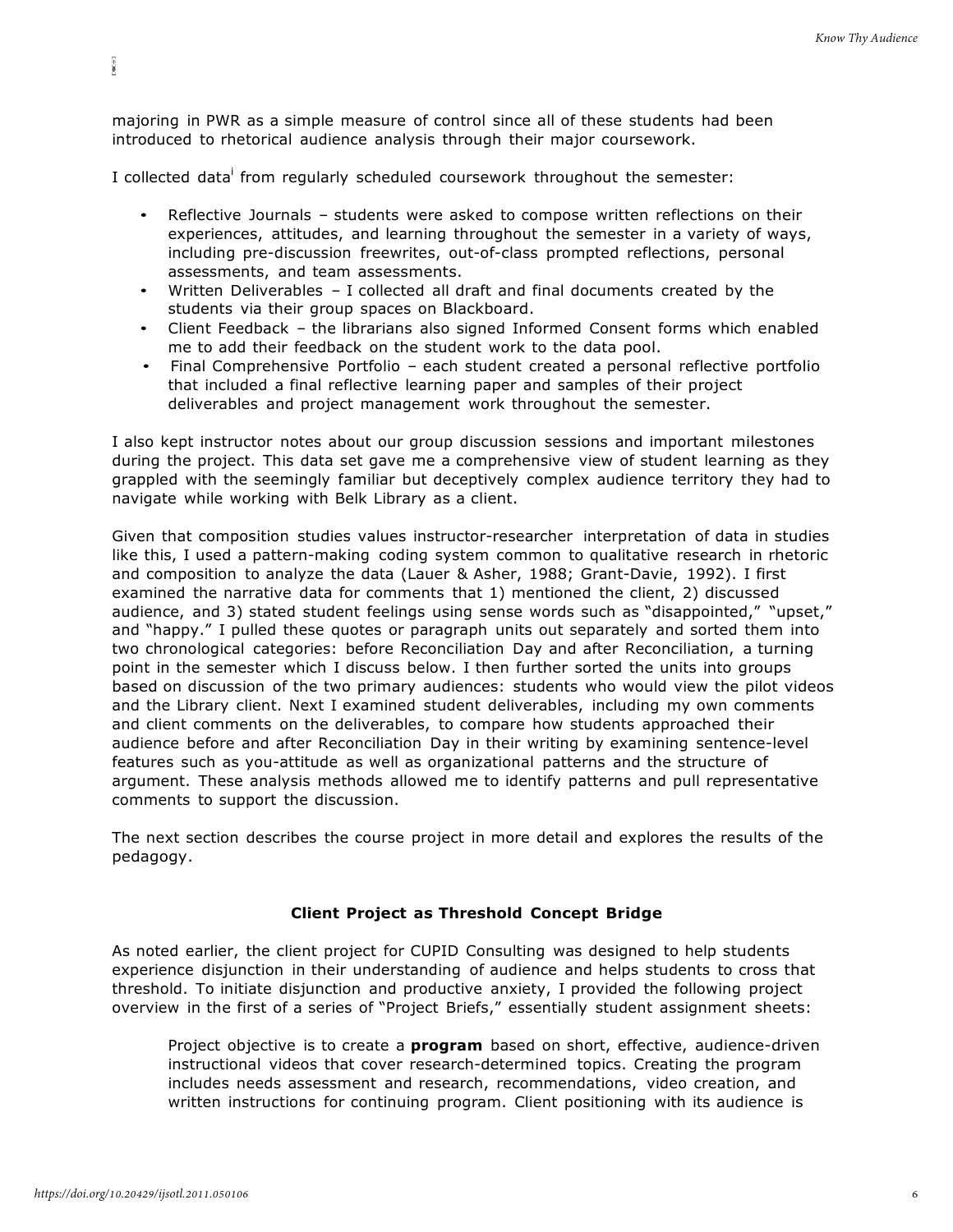currently undergoing a transition and needs some direction. Client goal is to develop new ways to help students use library resources more effectively to better their education.

Client expects YouTube-style videos at the end of the semester and instructions that other student groups can follow to continue to build the video library. Client expects comprehensive research to be done with the student (and possibly instructor) population to determine what the first few most important videos should be for the series. Client expects recommendations from 3-4 CUPID Consultant teams; they will choose from these competitive recommendations which to move forward with.

In addition to this overview, the Brief included background information about the client, an initial project timeline, a discussion of their collaborative work expectations, and an overview of evaluation criteria. The students were told they were expected to complete deliverables including data collection reports, competitive client proposals, and video production documents in addition to the videos themselves. They could complete these projects any way they chose as long as they met the stated deadlines.

The students met with two librarian contacts on the second day of class to discuss the project. The librarians spent about 30 minutes with the students brainstorming possible topics, answering questions about the library's purpose for the project, and getting to know each other. At the end of this first meeting, students were encouraged to ask questions of the librarian-clients throughout the project but to bring the questions through me in order to simplify contact and not overwhelm the clients. Despite this encouragement, which was reinforced throughout the first part of the semester, students chose to have little further contact with the librarians about the project until midterm when they presented their team proposals to the entire library staff.

The impetus for client contact would change dramatically for the students, though, immediately after they presented their video pilot series proposals to the library, when they received transactional feedback that they had to integrate into their writing. Despite talking about audience and even completing audience role play exercises, the students had spent more of their energies thinking and writing about the ultimate student audience for the videos rather than thinking about the real needs of the client audience. For most, the client feedback was a shock that created intellectual and emotional disjunction, shaking them out of their state of liminality, as they were faced with the threshold of their audience understanding.

#### **Audience Perceptions while Creating the Client Proposals**

In this course, a series of authentic, transactional encounters with a client audience about meaningful work caused students not only to apply what they knew about audience academically but to engage the threshold concept by dramatically rethinking that knowledge as well. Students' perceptions about their ability to assess audiences would change significantly after Reconciliation Day, after the disjunction created by presenting their proposals to the Library staff.

#### *Academic Audience Analysis as Status Quo*

Throughout the first part of the project, each student reflection shows a confidence that their proposals for pilot video content would be well received by the librarians. This confidence stemmed from an abiding assumption that they were, in fact, the audience. One student, Maggie<sup>ii</sup>, initially asserted, "I think our perspective and experiences as students, the primary users of Belk Library, will help us establish credibility with the Library staff." Similarly, student Jessica added, "I think the librarians, our client, will find our ideas and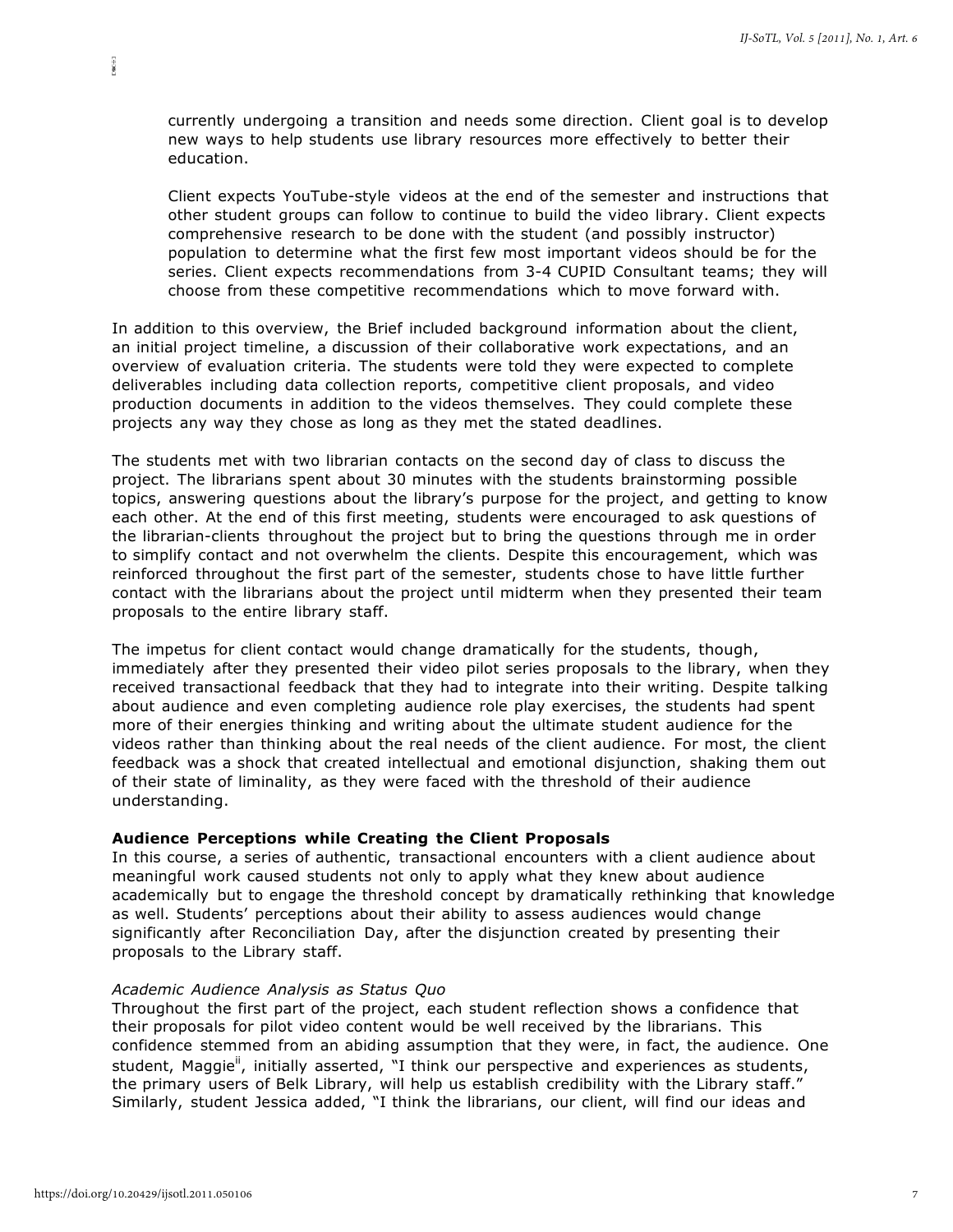recommendations very trustworthy and worthwhile because of our student perspective." Other initial comments from the students mimicked this confidence that their student status as users of Belk Library gave them a uniquely qualified position from which to propose videos for other students.

While the students felt comfortable thinking about the peer audience, eight out of nine students studied also expressed confidence they could win over the librarian audience. Perhaps unsure about the gatekeeping impact the client-audience would have on their work, they expressed truisms about professionalism and "knowing your audience" when asked how the librarians might react to their proposals. Student Tim acknowledges his PWR education by noting the importance of audience to their larger tasks:

The library is excited about this project, so they should at least listen to all the recommendations if not utilize them…of course the library won't simply listen to these ideas because we ask them too, so…understanding our audience and who specifically will be listening to our recommendations and watching our videos is pivotal…

Similarly, student Samantha commented

E80-93

I think if the library wants these videos created, they should listen to our opinion, but I am not saying they will easily give us their respect the moment we meet. I think it is very important that we make a great impression on the library leaders if we want to accomplish anything.

Tim and Samantha acknowledge what they have been taught about audience and professional ethos, or credibility, by simply restating what they have been taught in past courses about the importance of understanding your audience. Neither discussed how exactly they could strategically "make a great impression" on their client.

Both Tim and Samantha, and most of the others, seemed to function in a liminal state immediately preceding disjunction; they make nods to their existing and fundamentally academic view of audience (as a core concept rather than a threshold concept), essentially mimicking a sense of audience awareness that they know they must be aware of and that I as their instructor will be looking for in their work (Meyer and Land, 2006, p. 16). Michaela, a student new to the major but taking three PWR courses that semester, held a similar position on the client-audience, arguing like Samantha the need for essentially "getting on the client's good side":

I think that the librarians will realize that we are students, so we can relate well to the 'ultimate' client – the student body. I also think that, in addition to other students, the librarians will be one of the best resources we have available…I think that by simply interviewing the librarians thoroughly and by showing genuine interest in this project, we will gain their trust, and they will be willing to listen to our suggestions as professionals.

Unlike Tim and Samantha, Michaela does take the next logical step beyond restating the need to know their audience by actively suggesting some basic ways they can accomplish their goal, showing a stronger sense of the client as an authentic audience. But Michaela's insight was unusual at this stage of the project based on the comments in my instructor notes which address my concern that the students were not moving beyond the simple assessment of audience to really think about how it affected their project work.

8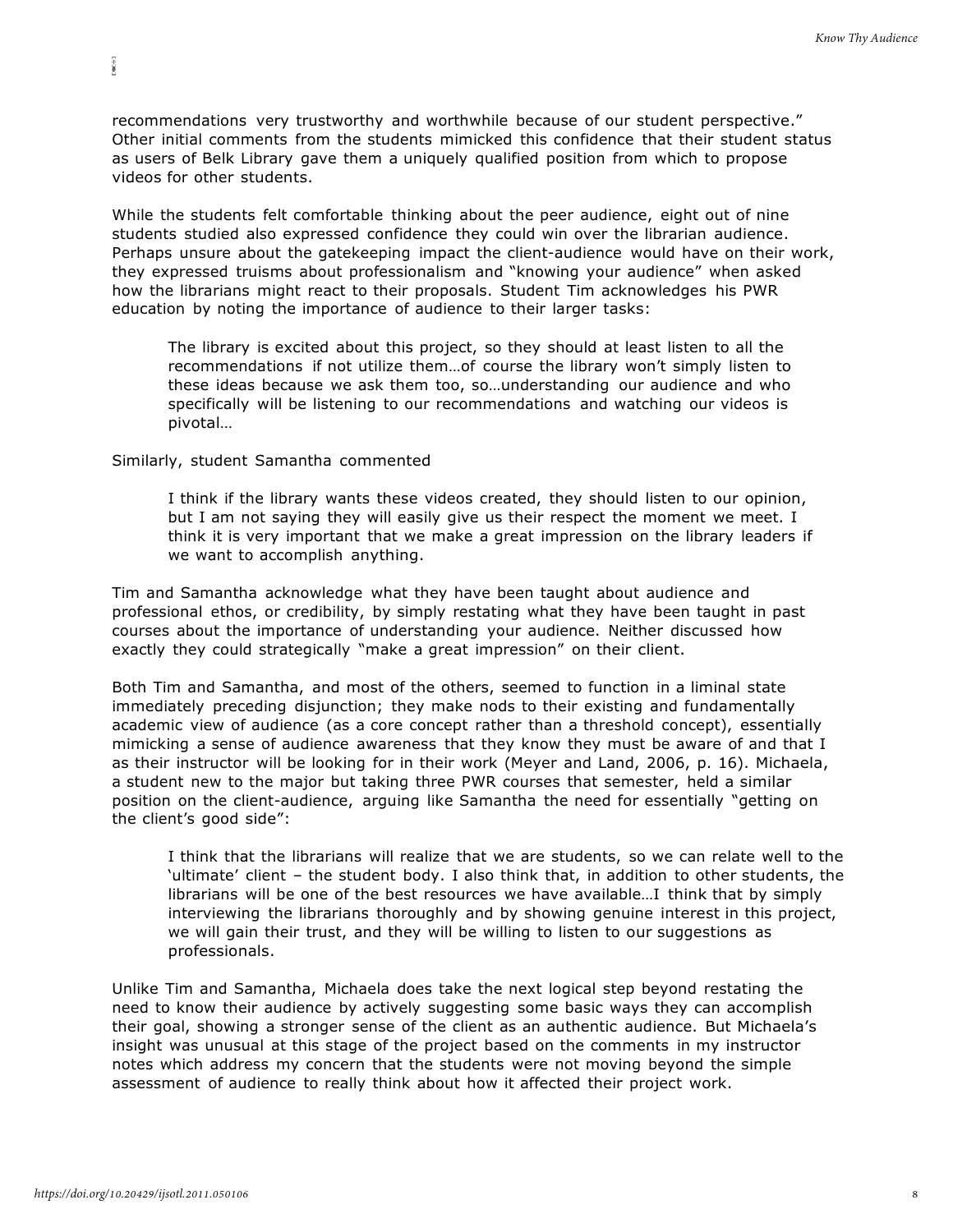On an academic and personal level, students appreciated that understanding their clientaudience was crucial for various preconceived and unexamined reasons, but they did little in their early project work to extend their basic assumptions. For example, in creating a survey instrument to poll the student population about potential video use and topics, they included a list of possible video topics to gauge student interest. The list was comprised of only the video topics the two librarians had mentioned in the initial meeting and a set of services housed in the Library that the students thought were "cool" like Media Services (which provides poster printing and computer equipment checkouts but is operated a different University office). When I pointed out the potential bias of the list, each shrugged it off in their reflections. Samantha took the time to reflect on the potential bias but still used the data in her team's report:

After looking through the surveys again, I see that we may have brought our own biases to the survey without intent... we provided [in the list] services and aspects of the library that WE thought would be most helpful, and maybe did not include things that were so familiar to us.

Even here, the focus is on the student perspective, the student audience, not the libraryclient audience. Could I, in my role as professor, have stepped in to "fix" the students' error before they distributed their surveys? Yes, and my own instructor notes reflect my struggle to determine whether or not I should step in:

I'm concerned that their surveys are only focusing on what they think students, and really they themselves, think might be video-worthy at the library. I've mentioned twice over the week that their surveys might be biased and asked them to look more closely at their questions and assumptions. If I do more than that, I'm afraid they won't learn from it.

I ultimately decided that part of my role as project manager in this pedagogy is to let students manage their own work, provide advice when asked, and allow them to make their own mistakes, which would become teaching moments later in the course.

#### *Three Assumptions Causing Disjunction*

After analyzing my instructor notes and the students' reflections, I posit that the students' approach to audience at this stage in the process was limited for three reasons:

- 1. Because the librarians had asked them to conduct the work, students assumed their recommendations would be trusted by this audience.
- 2. Students misconstrued the purpose of the introductory brainstorming session with the two librarians, assuming that the ideas about video content were actually what the librarians "wanted" rather than what was "possible."
- 3. Students believed their perceived connection to the student-audience for the videos would transcend their client-audience's gatekeeping function.

These three student assumptions informed the pilot video proposals the students competitively developed for the librarians. Student Nate, who has a straight-shooter personality in and out of class, summed this bias up well:

Honestly, I felt the [research phase I participated in] was kind of pointless. The whole class, and the librarians, already had an idea of what we wanted to produce, and the input didn't affect our decisions much at all.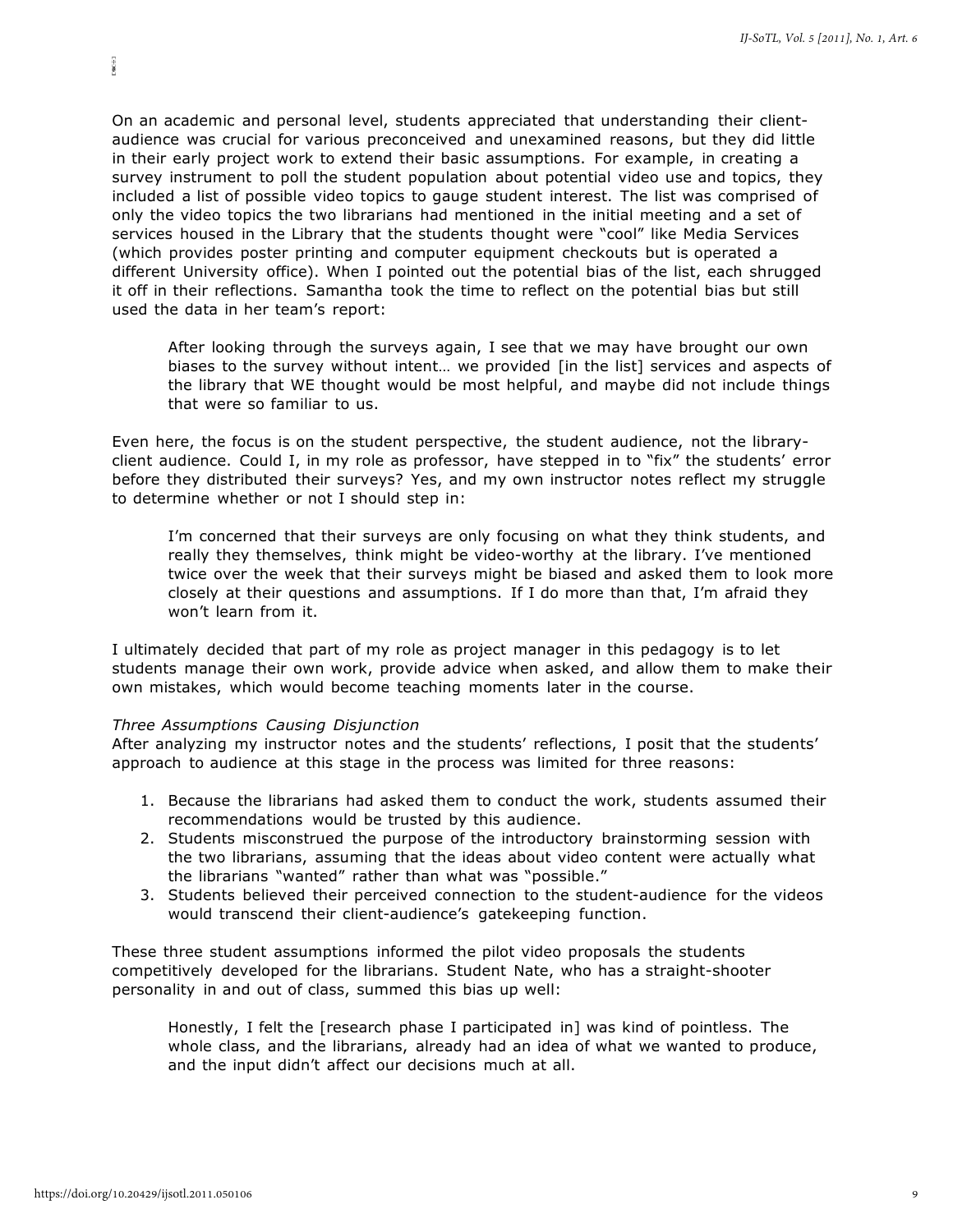Because they overprioritized their role as members of the student audience over the needs of the client audience, the four proposals the students created competitively in teams were almost identical, each recommending nearly the exact set of videos in the same production style, only differentiated on minor points such as recommended in-video captions and accompanying PDF handouts. Their proposals focused heavily on what they determined students "wanted" based on data they collected with their potentially biased instruments (reports contained language like "Students want X" or "The Library should do X because surveyed students want X") rather than what the librarians would argue in their comments that students "needed." Organization patterns of the reports followed provided samples rather than questions the client-audience might want to see answered by their teams, which is a more rhetorical organization strategy to which students have been introduced.

When students later received direct feedback about these reports from the librarians, they were pushed, intellectually and emotionally, to rethink their understanding of audience for the project and as a disciplinary threshold concept.

#### **Audience Perceptions after Client Feedback on Proposals**

Students' perceptions of their own understanding of audience radically shifted in the second half of the project when they were faced with the powerful reality of understanding, accepting, and using transactional feedback from their client-audience. This shift began, emotionally and intellectually, during the class period after their client presentations, a day I have come to call "Reconciliation Day" in this pedagogy.

After reading/hearing the student proposals, I met with the library project representatives to discuss the future of the project. The librarians were pleased with the work the students presented overall but were disappointed by the lack of variety. They commented on the quality and professionalism of each team's work and offered suggestions for specific students on their writing and presenting skills. But the librarians expressed confusion as to why each group had stridently recommended videos on services like Media Services. One librarian commented:

I really don't think we need a video on Media Services for the pilot series because although they are in our building and we like them, they are not really a library service. I think the pilot videos should really be about library services that students need to use. I wish they'd have asked us about that.

While the students had interpreted "library services" to mean anything housed physically under the library's roof, the librarians viewed "services" as those they themselves could offer students, a misunderstanding of the client-audience on the part of the students that could have been clarified earlier.

Ultimately, the librarians decided that the features recommended in the proposals were too similar to choose just one "winner" and decided to compile the most innovative features from each team to create an amalgamated pilot video series for the students to create. The librarians requested videos on the library layout, common copy and print services, offcampus database access, and entertainment options available to students as well as a "how to make a video" video. The entertainment video was not proposed by students, and the librarians decided against the recommended videos on research databases, which they had originally discussed with the students as a preferred option, saying specifically that the subject was "way too complicated" for the pilot series.

After this meeting, I drafted a new Project Brief for the videos to be completed during the second half of the semester and presented it to the class. To start this class period, students

E80-93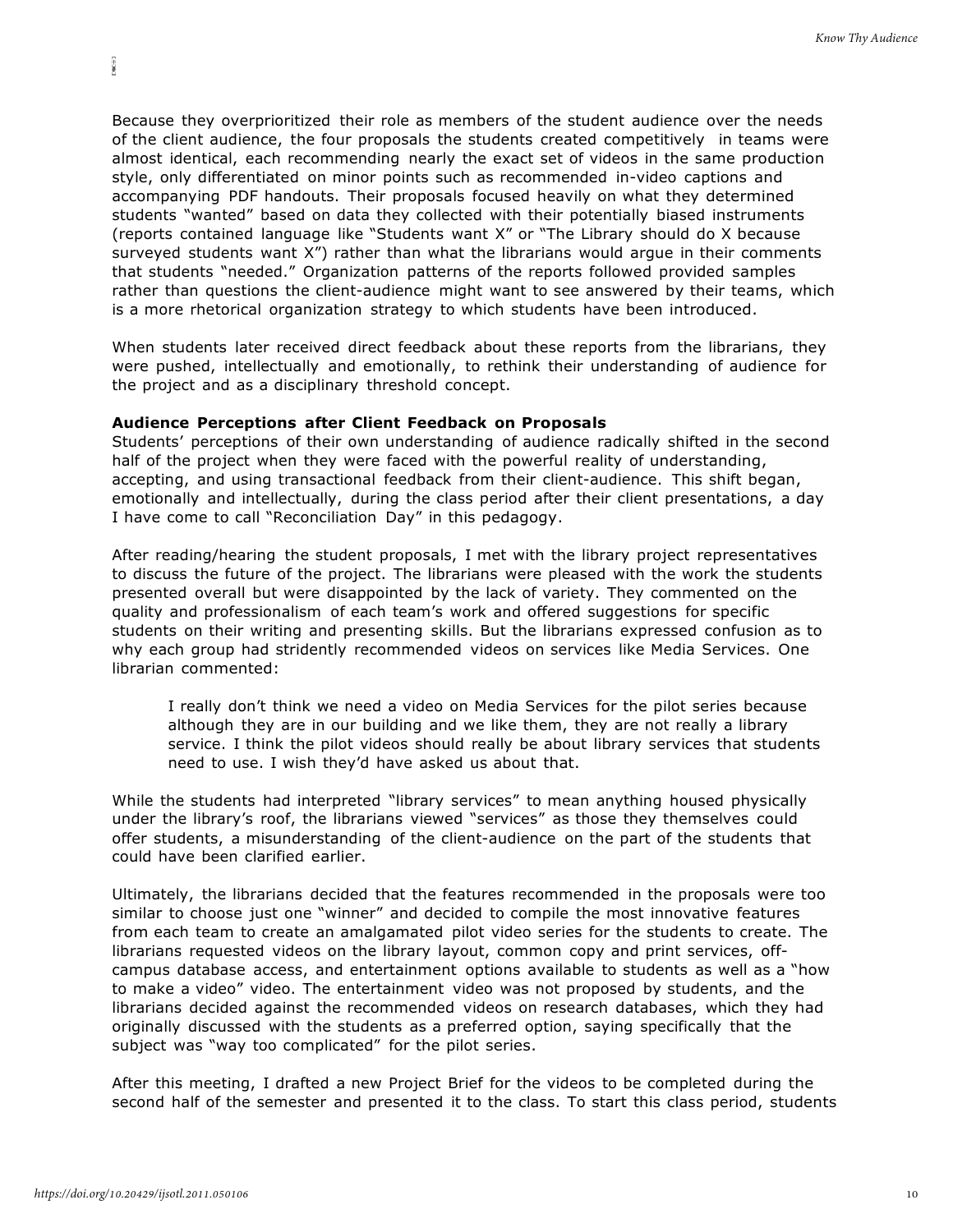completed a freewrite explaining how they felt about the quality of their team's presentation and what they each thought the librarians had decided for the pilot video series. I then asked the students to join me in a circle and explained the librarians' decisions, including both positive and constructive feedback for each team. I then opened the floor with the question, "So, how do you *feel* about your client's decision?"

#### *Emotional Reactions to Client Feedback*

 $\mathbb{E}[\mathfrak{B}(\frac{1}{2})]$ 

Seven out of nine PWR students participating in the study expressed disjunction through feelings of confusion, frustration, disbelief, and, for some, anger, in response to the librarians' feedback on Reconciliation Day, as noted in their reflections and my instructor notes, because they felt the choices went against both what the librarians had told them initially and their sense of what "students wanted." The feedback caused them to question the transactional nature of the relationship they thought they had attempted to establish with their client and led them to lash out initially in confusion. Student Amy questioned why the librarians had asked them to conduct research on the project in the first place, saying

After first having heard the librarian's feedback and how they would wish us to progress, I think that it was a little frustrating…It felt like they were just making us do research for the experience and knew what they were going to ask for all along.

Similarly, Michaela, the student new to the discipline, expressed anger on Reconciliation Day, which she reflected in her final portfolio:

My excitement about completing this project motivated me to work hard throughout the semester, but also contributed to my disappointment in the librarians' recommendations… Overall I feel that we put more work into making our recommendations than they did into considering them. I felt very much like a patronized student, when all we did [in our proposals] was give them what they asked for…

The two students who did not express negative emotions had very laid back personalities in general. Nate, the straight shooter, had mixed feelings despite his earlier statements that the part of the research he had conducted was ineffective:

Knowing myself and how often I tend to change my mind at the last minute, I had not expected the librarians to know exactly what they wanted right from the get-go, so the fact that their plans differ from what they said at the beginning is not a surprise. The only issue this raises with me is … the librarians almost disregarded all of [our research] in choosing what they wanted the pilot series to focus on… we simply have to roll with anything they throw at us, knowing that technically this is their project, not ours.

Nate begins to show reconciliation here between the student and client audiences and his own role as mediator that would ground the rest of his work in particular. The one student who was not upset at all by the library's decisions was Jessica who, in her usual zen-like way, said she genuinely thought the decisions represented a good compromise for all the audiences involved.

The Reconciliation Day disjunction was emotional but also created an opportunity to work through those initial emotions with each other, to allow those emotions to be voiced and acknowledged, and to help them understand the roots of those emotions and how to approach their client's decisions. While Michaela would remain unhappy with the direction throughout the rest of the project, the other six unhappy students concluded they had not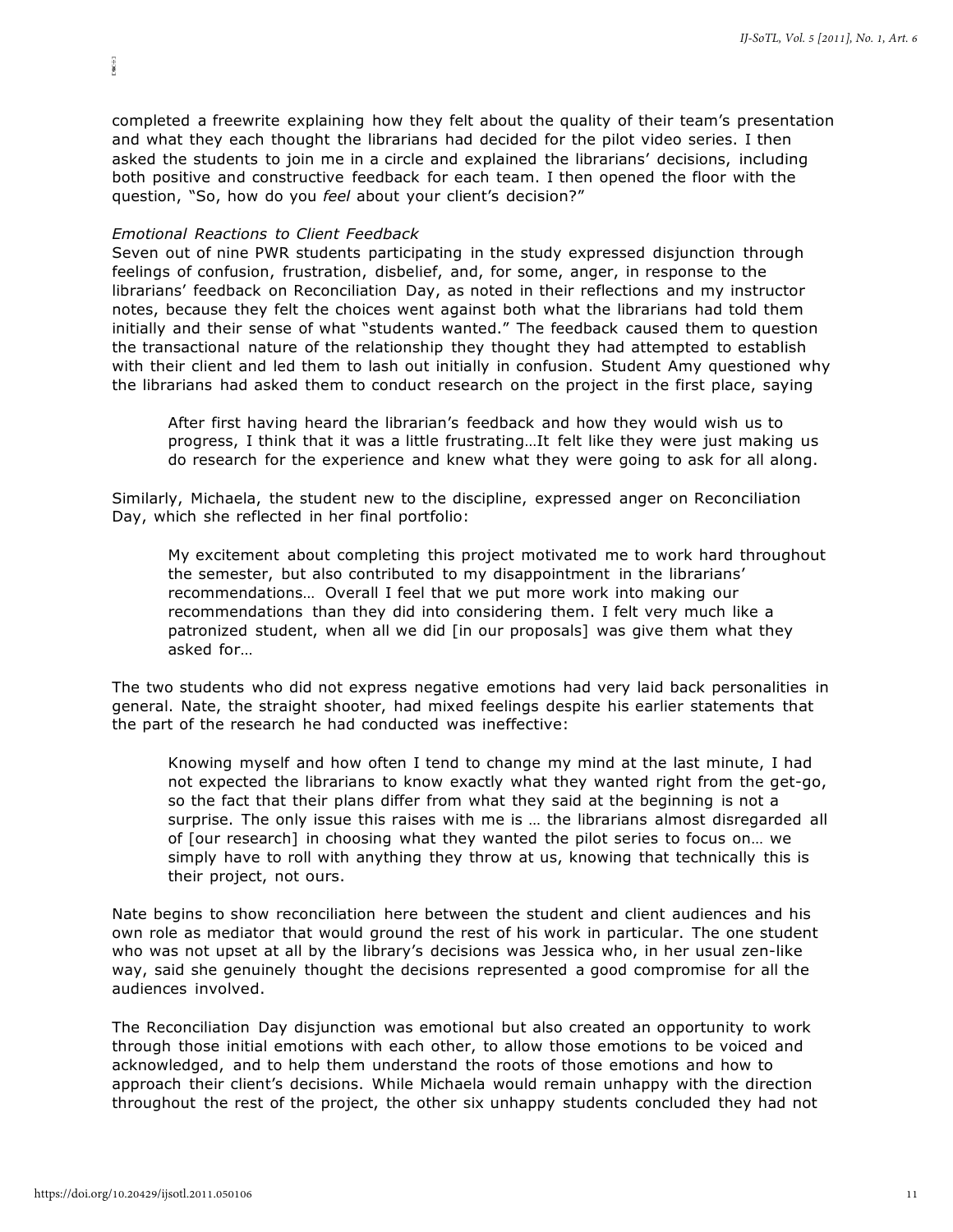understood their client-audience as well as they should have, as Maggie notes in her reflection:

My initial reaction to the videos the librarians asked us to produce was that the selected videos did not encompass/reflect the original issue we were asked to address…While this is slightly frustrating, I had to realize that we presented our supported ideas to the client, and ultimately our responsibility is to create the product that the librarians want and think will be successful…"

My instructor notes from this day highlight the internal struggles of the students when faced with real disjunction:

It was good to see them get so emotional about the client feedback because it meant to me that they were engaged and that they really had to think about the process that got them to this point, articulate their choices to each other, and discuss how to move on productively since the project must go on. Some realized they were holding on to unrealistic assumptions about their role in the process and that the librarians could have been resources earlier if they'd just asked them. I'm really interested to see if their seemingly new found appreciation for the client is more lip service or if it will really change their approach to the rest of the project.

# *From Status Quo to Transactional Writing*

E80-93

After Reconciliation Day, the students' collective approach to the project and to their client did change. They had been confronted with the fact that the client was not required to trust their perspective or their work just because they were members of the student-audience for the videos, thus debunking an assumption that had guided their earlier work. Despite believing they had given the client "what they wanted," they had to face the fact that what might have been adequate for an instructor-audience was not effective for their client's real needs. Michaela would later reflect:

I realize I had lost perspective on the project. I wanted to see my ideas implemented and had forgotten that we were working for a client, which meant we had to keep their interests at the forefront.

This awareness challenged their sense of authority and identity because they had not effectively considered how the needs of the client-audience might affect their work and how it would be received. Yes, they had paid lip service to this fact as discussed earlier, akin to the mimicry Meyer and Land say is part of a liminal state, but the client-audience's rhetorical power was not real to them until this point in the project.

Realizing that the librarians had a more contextualized understanding of their own needs and the needs of the students they serve, the CUPID Consulting students began to begrudgingly move out of liminal state to one truly conscious of more complex audiences. They consciously attempted to improve their knowledge by initiating more give-and-take client and student audience interactions during the final phase of the video project. For example, they shared each video storyboard with the librarians and integrated their feedback carefully. They conducted video usability tests with other students and then reported their findings back to the librarians to justify their production decisions. And they relied on Nate to keep an open dialogue with the librarians since he worked in the library and had ready access to librarians.

The librarians were actively engaged with the students at this stage and pleased with the results of the final project, including the unexpected comprehensive final report the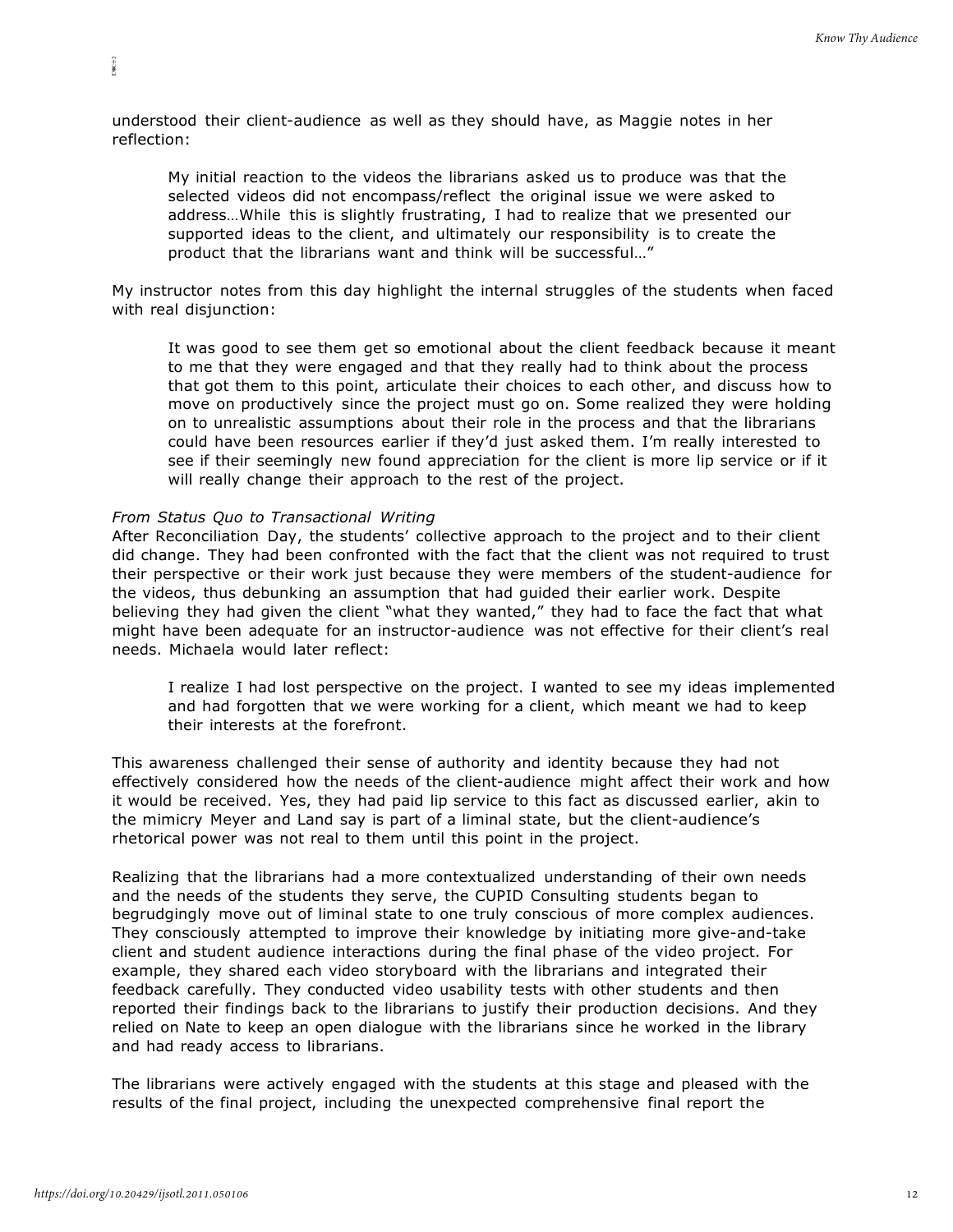students submitted detailing their ideas for project continuation, marketing, and future video topics. This report had been Michaela's idea, a way to reconcile her feelings about the project with the needs of the librarians who would continue the work. Whereas the initial proposals had simply followed sample texts they had seen, the students organized the final report according to questions they had been discussing with the librarians and directly addressed concerns for how the librarians could continue the video series after the course was over while still meeting student-audience needs. The report showed a much more mature blending of client-audience needs with student-audience "wants" than could have been created before Reconciliation Day at both the content and sentence levels.

In pedagogy such as this, instructors must create a space for disjunction that allows students to engage in real transactional writing with an authentic audience, allowing them to make their own plans and mistakes and acknowledging their emotions during the process in order to encourage transformative learning and threshold crossing. Students engaged in their usual academic processes for assessing audience in the beginning only to receive honest feedback from a client highly invested in their work, feedback that they had to integrate into their work for the rest of the semester and could not ignore as they often ignore faculty feedback on graded assignments. By genuinely confronting their reactions to the librarians' feedback rather than avoiding them, students also confronted their preconceived notions about audience which led them to adapt their thinking and activities in order to successfully fulfill their commitment to the client.

And though it was emotional and challenging for some, they did adapt: they thought more consciously about their multiple audiences, they spoke more iteratively with those audiences, and they began to cross the threshold of a complex concept in doing so. As Samantha commented to me personally at a semester wrap-up event, "I think about audience differently now, even just n collaborating with other students" a fact I have seen to be true in her work in other classes and collaborative projects since.

### **Implications for Teaching and Learning**

The concept of audience represents a threshold that all writers must learn to cross in order to be successful interpreters of communication situations. Based on these findings, I argue that having students write for a real audience and receive authentic transactional feedback on their work from that audience is a powerful learning experience that encourages students to grow as writers and begin to cross the threshold of the audience concept in meaningful ways.

In my case, helping students cross the audience threshold is core to my discipline and my pedagogy. Initially my students were overconfident in their understanding of audience, which colored their initial approach to the client and project. By completing the proposal process in this fashion, the students set themselves up to learn an important lesson – a limited theoretical analysis is not sufficient when addressing authentic rhetorical audiences, situations, and problems. The ramifications of this liminality came in the form of direct critical feedback from the client that did not align with the students' early views and, thus, caused disjunction.

This substantive encounter with an authentic client-audience challenged students to distinguish between an unsubstantiated view of audience based on familiarity and a grounded understanding based on critical thinking, critical listening, and solid rhetorical assessment. Students are not used to having people critique their work in this way nor having to carefully integrate that feedback into the next stage of the project. It challenged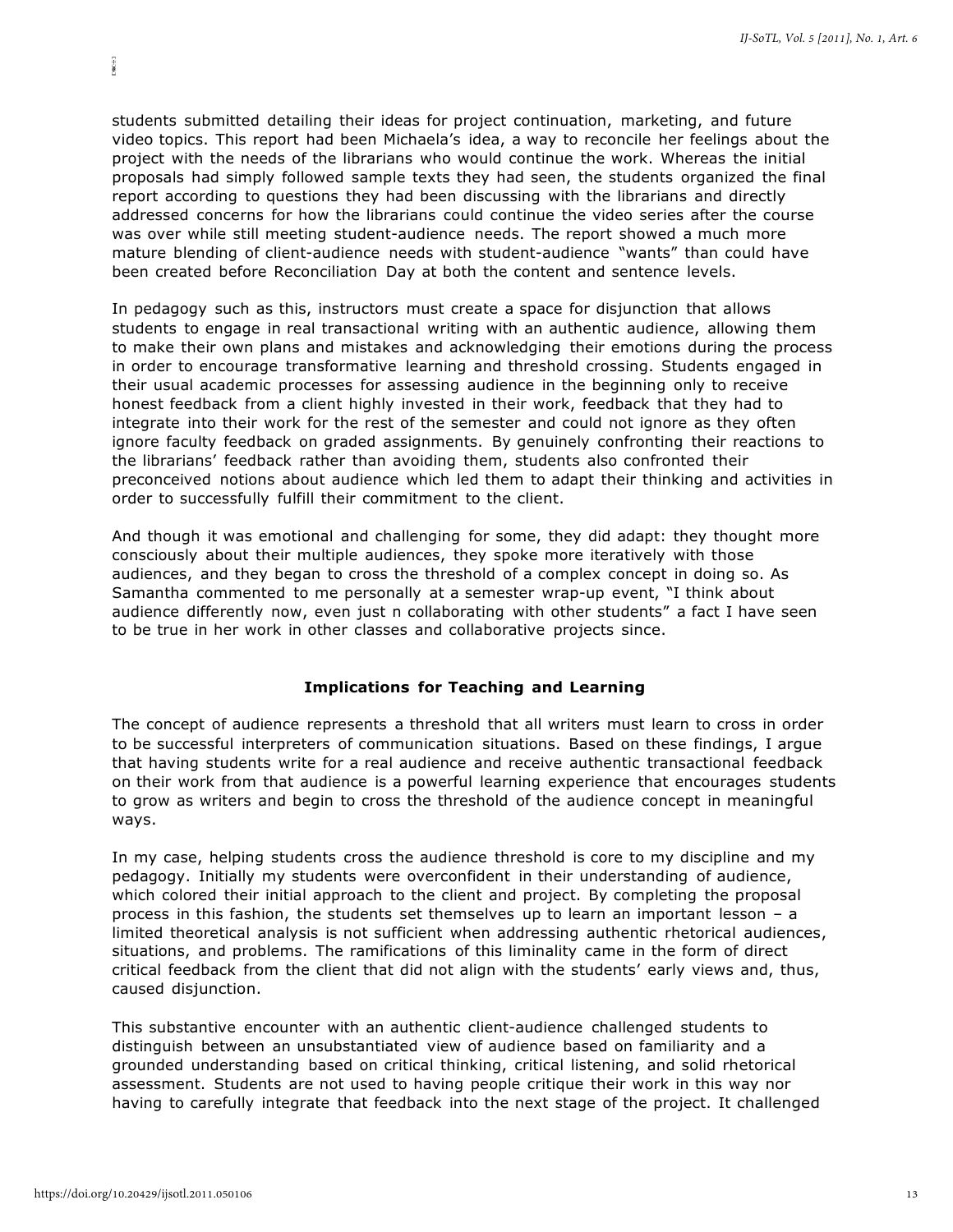what they thought they knew about writing, feedback, audience, and even themselves as writers, which is crucial to helping students overcome disjunction and move to cross a threshold. As such, Reconciliation Day was a key teaching moment in this pedagogy.

The disjunction this feedback presented was not only intellectually challenging but emotionally challenging as well. When so challenged, students can be expected to experience valid emotional reactions. As faculty, we often avoid student emotion; we get frustrated when an angry student argues a grade or uncomfortable when a student cries. But when engaging in pedagogy such as this with the goal of crossing thresholds, we must remove the emotional blockades we typically erect in the classroom in favor of the realities of an authentic audience experience. Validating emotional disjunction that can occur at complex concept thresholds and helping students move beyond it to intellectually understand the underlying source of the disjunction is where real learning happens.

# **Creating Transactional Spaces**

Based on this case study, how might instructors in any field better prepare students to be stronger writers who can more effectively assess the audiences with whom they must communicate? How might instructors draw on authentic audiences to help students develop a deeper understanding of related disciplinary threshold concepts? The answer to shepherding students over similar thresholds may lie in creating transactional spaces in our courses that "let the outside in": spaces that invite other voices to interact with students and provide feedback that must be implemented in useable ways. These spaces should encourage students to set up their own inquiry by creating practical plans and learning from the consequences of implementing those plans. We must hold students accountable for acknowledging both success and failure by pushing them to adapt behaviors based on that experience. And we must allow students to feel their emotional reactions are acknowledged, valued, and built on to encourage deeper learning.

Pedagogies that invite authentic audiences into the classroom such as the one described above have great potential for creating these spaces. In terms of audience as a threshold concept, these spaces can help students authentically transition between that uncanny ability to size up an instructor and a more mature, rhetorical, and dynamic approach to communicating with real audiences in their disciplines, workplaces, and communities. Transactional spaces may be valuable in other fields to complement disciplinary signature pedagogies and help students develop a deeper, richer understanding of core threshold concepts important to disciplinary ways of thinking and acting.

#### **References**

Aristotle. (2004). *On Rhetoric*. W. Rhys Roberts (Trans.). Retrieved June 2, 2010, fro[m](http://www2.iastate.edu/~honeyl/Rhetoric/rhet2-1.html) <http://www2.iastate.edu/~honeyl/Rhetoric/rhet2-1.html>

Blakeslee, A.M. (2001, Spring). Bridging the workplace and the academy: Teaching professional genres through classroom-workplace collaborations. *Technical Communication Quarterly, 10*(2), 169-192.

Britton, J., et al. (1975). *The Development of Writing Abilities.* London: Macmillan Education.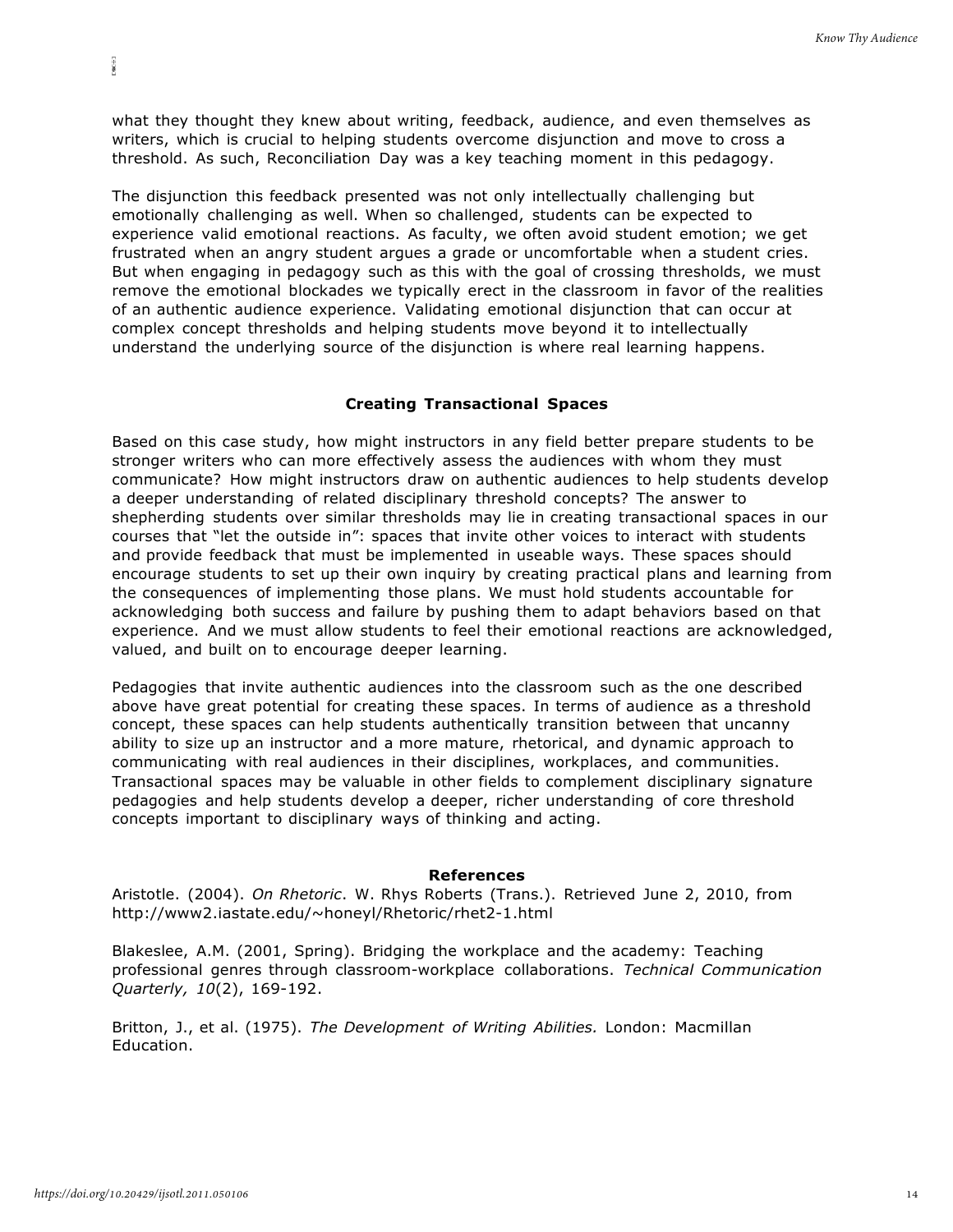Cousin, G. (2007). Exploring threshold concepts for linking teaching and learning. Paper presented at the *International Colloquium: International Policies and Practices for Academic Enquiry*, Winchester, April. Retrieved June 2, 2010, from [http://portal-live.solent.ac.uk/university/rtconference/2007/resources/gylnis\\_cousins.pdf](http://portal-live.solent.ac.uk/university/rtconference/2007/resources/gylnis_cousins.pdf)

Dias, P., Freedman, A., Medway, P., & Pare, A. (1999). *Worlds apart: Acting and writing in academic and workplace contexts*. Mahwah: Lawrence Erlbaum.

Ede, L., & Lundsford, A. (1984, May). Audience addressed/audience invoked: The role of audience in composition theory and pedagogy. *College Composition and Communication, 35*(2), 155-171.

Forsberg, L.L. (1987). Who's out there anyway?: Bringing awareness of multiple audiences to the business-writing classroom. *Iowa State Journal of Business and Technical Communication 1,* 45-69.

Freedman A., Adam, C., & Smart, G. (1994). Wearing suits to class: Simulating genre and simulations as genre. *Written Communication, 11*(2), 193-226.

Grant-Davies, K. (1992). Coding data: Issues of validity, reliability, and interpretation. In G. Kirsch & P.A. Sullivan (Eds.), *Methods and methodology in composition research* (pp. 270- 286). Carbondale, IL: Southern Illinois University Press.

Huettman, E. (1996, Jul.) Writing for multiple audiences: An examination of audience concerns in a hospitality consulting firm. *Journal of Business Communication, 33*(3), 257- 273

Kastman-Breuch, L.M. (2001, Spr.). The overruled dust mite: Preparing technical communication students to interact with clients. *Technical Communication Quarterly, 10*(2), 193-211.

Land, R., Cousin, G., Meyer, J.H.F., & Davies, P. (2005). Threshold concepts and troublesome knowledge (3): Implications for course design and evaluation. In C. Rust, (Ed.), *Improving student learning diversity and inclusivity* (pp. 53-64). Oxford: Oxford Centre for Staff and Learning Development.

Lauer, J.M., & J.W. Asher. (1988). *Composition research: Empirical designs*. New York: Oxford University Press.

Mara, A. (2006, Spring). Using charettes to perform civic engagement in technical communication classrooms and workplaces. *Technical Communication Quarterly, 15*(2), 215–236.

Melzer, D. (2009, Dec.). Writing assignments across the curriculum: A national study of college writing. *CCC 61*(2), 240-261.

Meyer, J.H.F. & Land, R. (2006). Threshold concepts and troublesome knowledge: an introduction. In J.H.F. Meyer and R. Land (Eds), *Overcoming barriers to student understanding: Threshold concepts and troublesome knowledge* (pp. 3-18). London: Routledge Falmer.